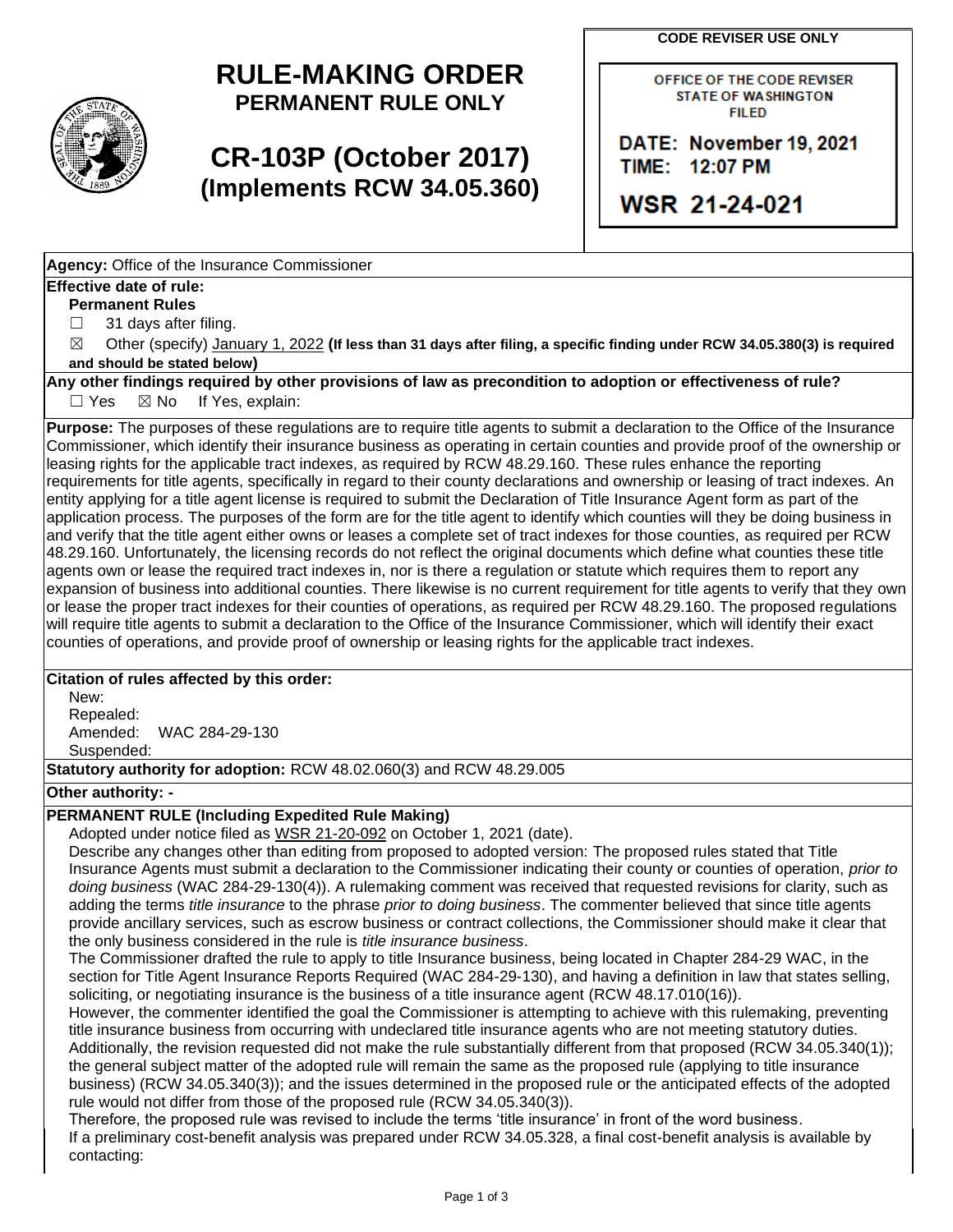Address: 302 Sid Snyder Ave. SW, Olympia, WA 98504 Name: Michael Walker Phone: 360-725-7036 Fax: 360-586-3109 TTY: 360-586-0241 Email: [RulesCoordinator@oic.wa.gov](mailto:RulesCoordinator@oic.wa.gov)  Web site: [OIC.WA.GOV](https://OIC.WA.GOV) Other: -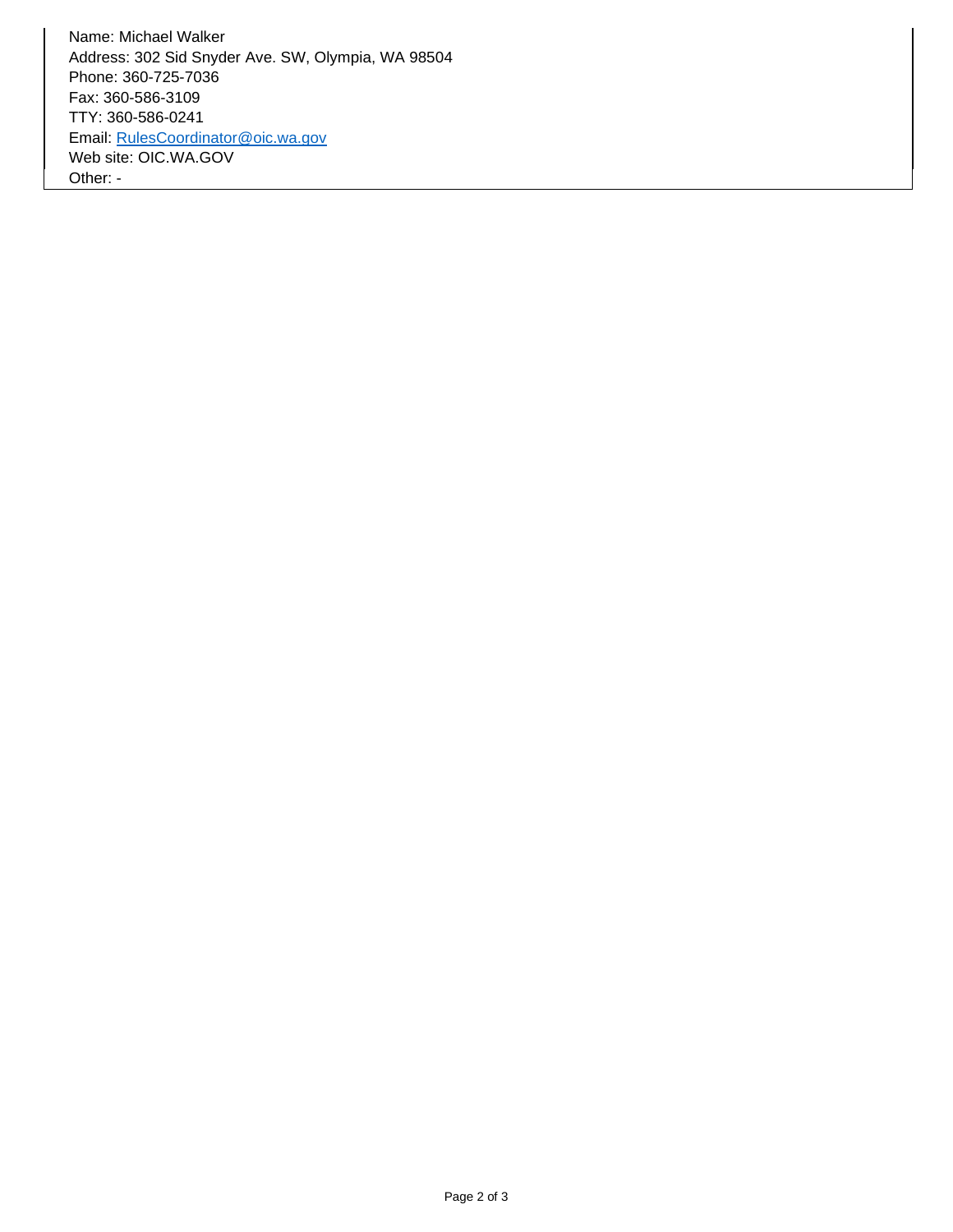| If any category is left blank, it will be calculated as zero.<br>Note:<br>No descriptive text.                                         |            |            |              |              |          |  |
|----------------------------------------------------------------------------------------------------------------------------------------|------------|------------|--------------|--------------|----------|--|
| Count by whole WAC sections only, from the WAC number through the history note.<br>A section may be counted in more than one category. |            |            |              |              |          |  |
| The number of sections adopted in order to comply with:                                                                                |            |            |              |              |          |  |
| Federal statute:                                                                                                                       | New        |            | Amended      |              | Repealed |  |
| Federal rules or standards:                                                                                                            | New        |            | Amended      |              | Repealed |  |
| Recently enacted state statutes:                                                                                                       | New        |            | Amended      |              | Repealed |  |
| The number of sections adopted at the request of a nongovernmental entity:                                                             |            |            |              |              |          |  |
|                                                                                                                                        | <b>New</b> |            | Amended      |              | Repealed |  |
| The number of sections adopted on the agency's own initiative:                                                                         |            |            |              |              |          |  |
|                                                                                                                                        | <b>New</b> |            | Amended      | $\mathbf{1}$ | Repealed |  |
| The number of sections adopted in order to clarify, streamline, or reform agency procedures:                                           |            |            |              |              |          |  |
|                                                                                                                                        | New        |            | Amended      | $\mathbf 1$  | Repealed |  |
| The number of sections adopted using:                                                                                                  |            |            |              |              |          |  |
| Negotiated rule making:                                                                                                                | New        |            | Amended      |              | Repealed |  |
| Pilot rule making:                                                                                                                     | New        |            | Amended      |              | Repealed |  |
| Other alternative rule making:                                                                                                         | <b>New</b> |            | Amended      |              | Repealed |  |
| Date Adopted: November 19, 2021                                                                                                        |            | Signature: |              |              |          |  |
| Name: Mike Kreidler                                                                                                                    |            |            | Mihr Kreidle |              |          |  |
| <b>Title: Insurance Commissioner</b>                                                                                                   |            |            |              |              |          |  |